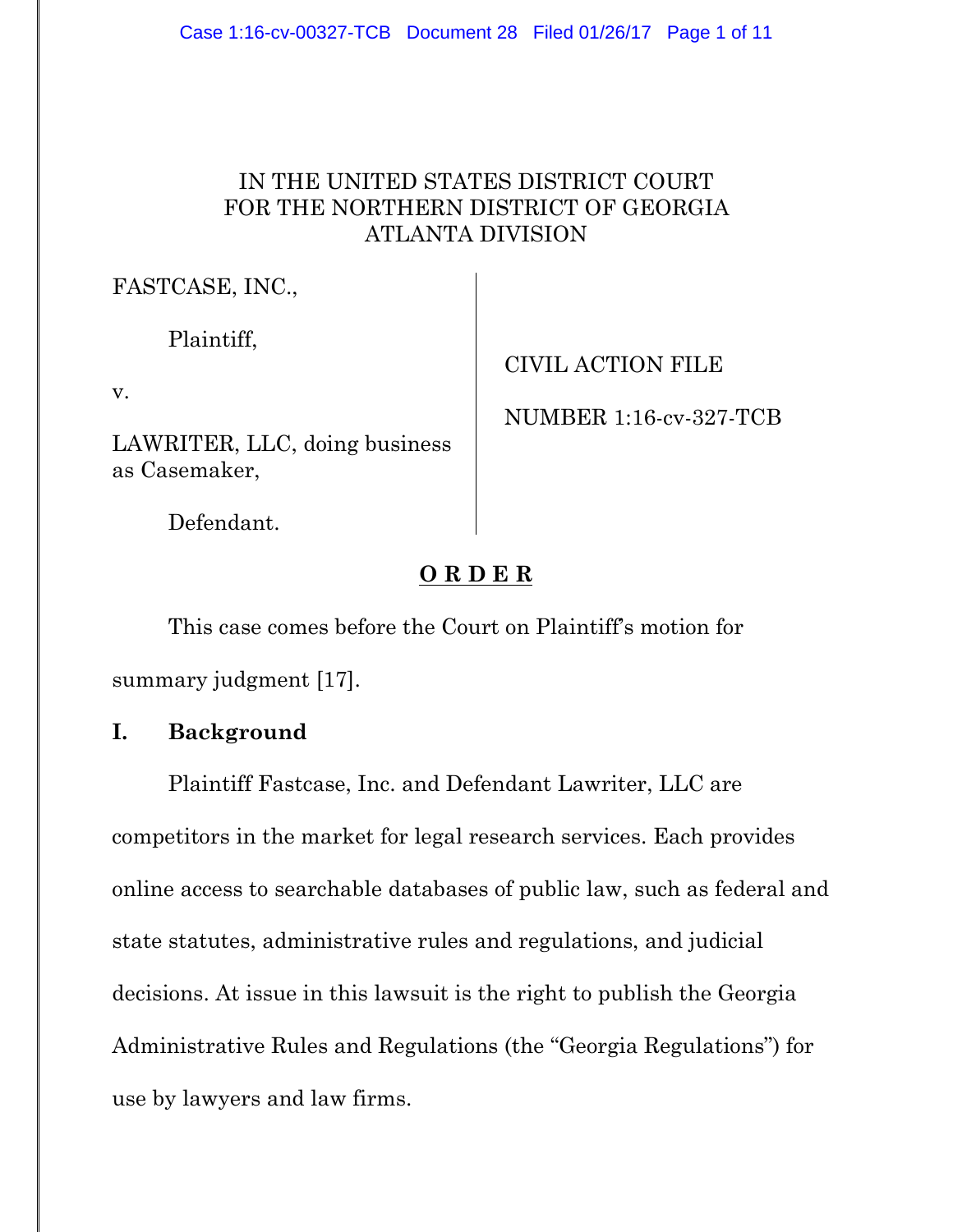The Georgia Secretary of State (the "SOS") is statutorily obligated to "compile, index, and publish in print or electronically" the Georgia Regulations. O.C.G.A. § 50-13-7. The SOS has delegated that duty to Lawriter pursuant to a contract requiring Lawriter to "publish a compilation of the Georgia Administrative Rules and Regulation[s] hosted on a World Wide Web Site" that must include certain content and meet minimum specifications. [20-1] at 7. Lawriter contends that contract gives it exclusive rights to electronically publish the Georgia Regulations.

Fastcase's legal research database—which is available by subscription to lawyers and law firms and at no charge to members of the State Bar of Georgia—includes the Georgia Regulations. In December 2015, Lawriter's counsel sent a letter to Fastcase accusing Fastcase of violating Lawriter's legal rights by, *inter alia*, "offering feebased services which include providing users with access to" electronic files incorporating the Georgia Regulations (defined in the letter as "Electronic Files"). [4-3]. Lawriter demanded that Fastcase either "(a) purchase from Lawriter a subscription to the Electronic Files; or (b)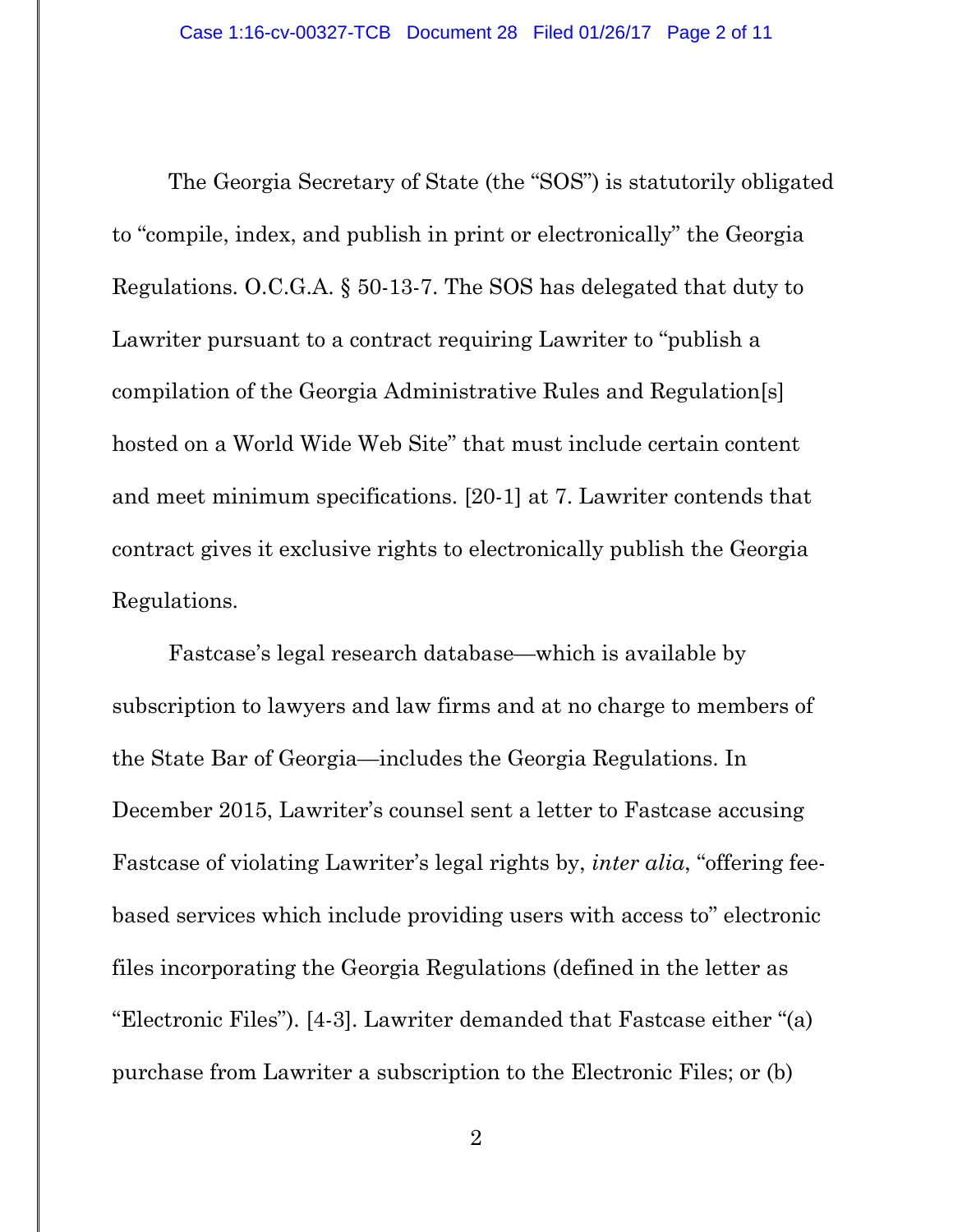cease all use of the Electronic Files, including the offering of the Electronic Files to others." *Id.*

In February 2016, Fastcase filed this lawsuit, seeking a declaratory judgment and permanent injunction preventing Lawriter from interfering with its publication of the Georgia Regulations. Lawriter initially asserted counterclaims against Fastcase, but it withdrew those counterclaims in April after making certain changes to its terms of use. Beginning on April 7, 2016, a user can view the Georgia Regulations on the official SOS website only after agreeing that (a) there exists a contract between the user and Lawriter; (b) the user will not copy, print, or download anything from the website other than for personal use; (c) the user will not sell or license anything obtained from the website; and (d) violations of the agreement by the user will cause Lawriter to suffer damages of at least \$20,000. [21] at 4–5.

Fastcase subsequently moved for summary judgment, and one issue addressed in the parties' briefs is the existence *vel non* of federal subject-matter jurisdiction. Because the Court finds that issue dispositive and concludes that it lacks jurisdiction over this case,

3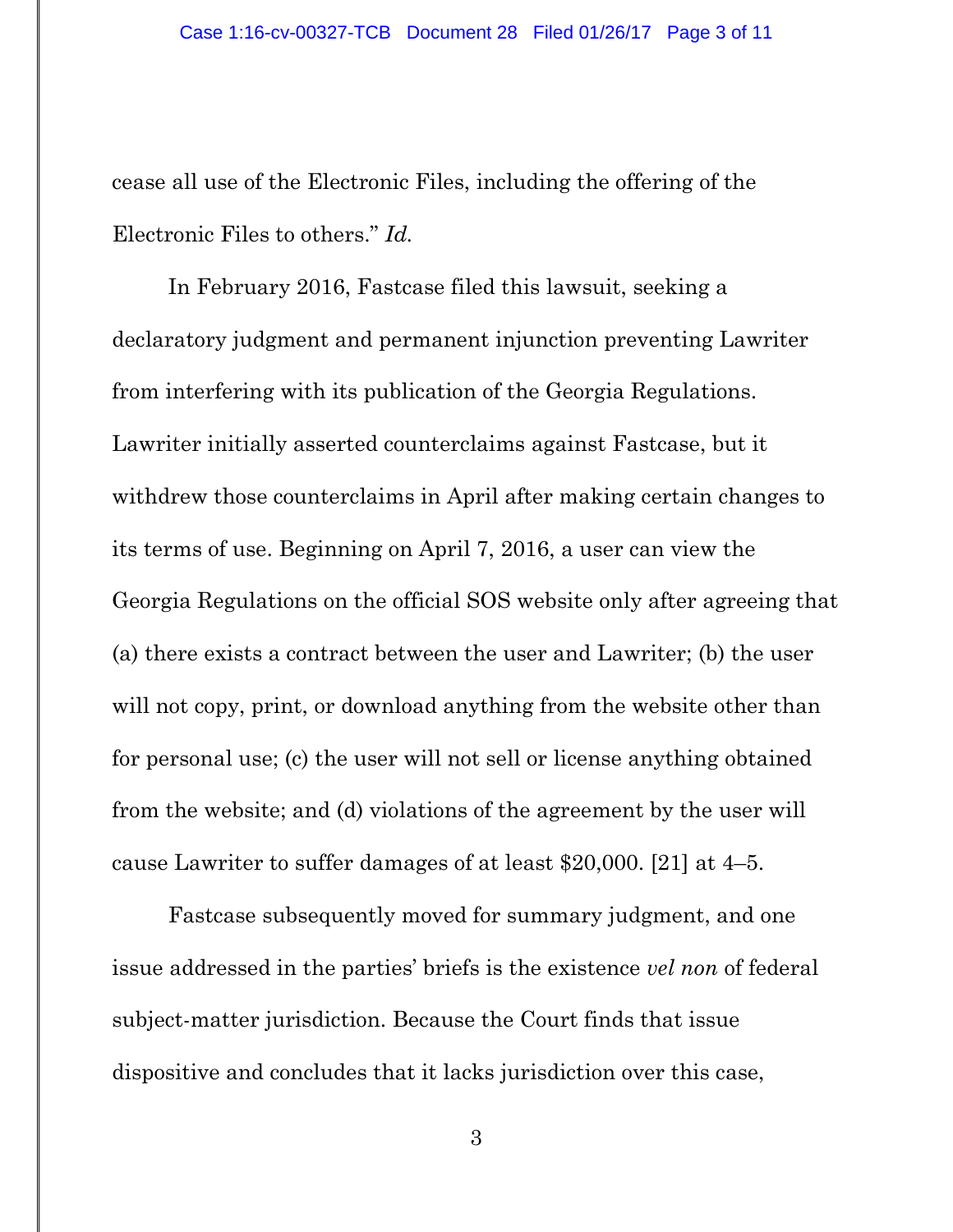nothing in this Order should be construed as expressing an opinion on the merits of the parties' claims or defenses. *See Univ. of S. Ala. v. Am. Tobacco Co.*, 168 F.3d 405, 409–10 (11th Cir. 1999) ("Simply put, once a federal court determines that it is without subject matter jurisdiction, the court is powerless to continue.").

#### **II. Analysis**

As noted above, Fastcase filed this lawsuit pursuant to the Declaratory Judgment Act, 28 U.S.C. §§ 2201 & 2202. "[I]t is well established that the Declaratory Judgment Act does not, of itself, confer jurisdiction upon federal courts." *Stuart Weitzman, LLC v. Microcomputer Res., Inc.*, 542 F.3d 859, 861–62 (11th Cir. 2008). Rather, "a suit brought under the Act must state some independent source of jurisdiction, such as the existence of diversity or the presentation of a federal question." *Borden v. Katzman*, 881 F.2d 1035, 1037 (11th Cir. 1989).

#### **A. Federal-Question Jurisdiction**

Under 28 U.S.C. § 1331, federal district courts have "original jurisdiction of all civil actions arising under the Constitution, laws, or

4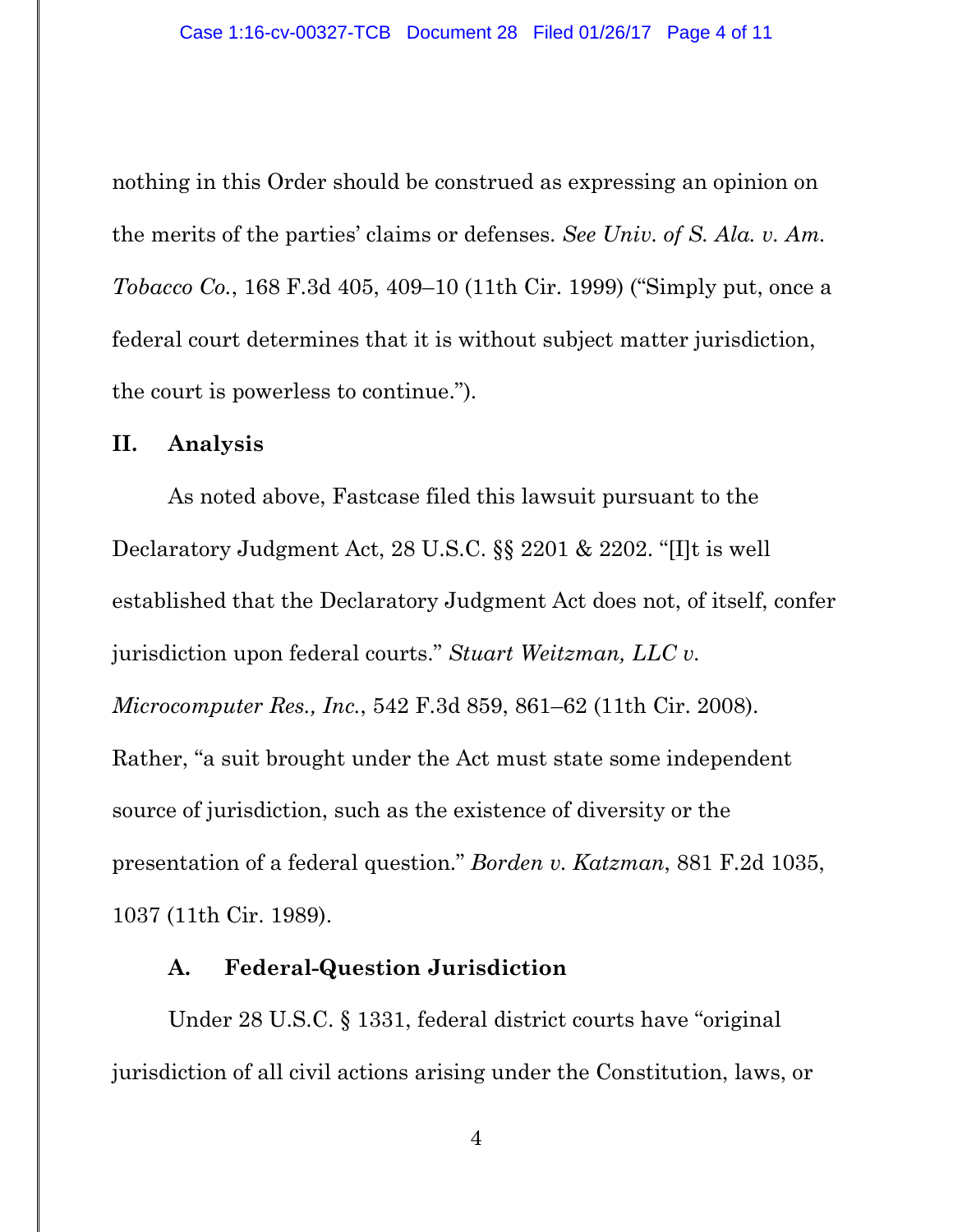treaties of the United States." Ordinarily, a case can be said to "arise under" federal law "only when a federal question is presented on the face of the plaintiff's properly pleaded complaint." *Dunlap v. G&L Holding Grp., Inc.*, 381 F.3d 1285, 1290 (11th Cir. 2004). But "in the context of a declaratory judgment action, . . . [the] court must determine whether or not the cause of action anticipated by the declaratory judgment plaintiff arises under federal law." *Stuart Weitzman*, 542 F.3d at 862 (internal punctuation omitted). The "inquiry is thus whether, absent the availability of declaratory relief, the instant case could nonetheless have been brought in federal court." *Id.* (internal punctuation omitted).

It is undisputed that the only federal claims potentially implicated by Lawriter's threatened litigation are federal copyright claims. Lawriter, however, has never registered a copyright in the materials at issue. In the Eleventh Circuit, "the caselaw is clear that only those copyright holders that at least apply to register their copyrights may invoke the subject matter jurisdiction of the federal courts in an infringement suit." *Id.* at 863. The Eleventh Circuit has squarely held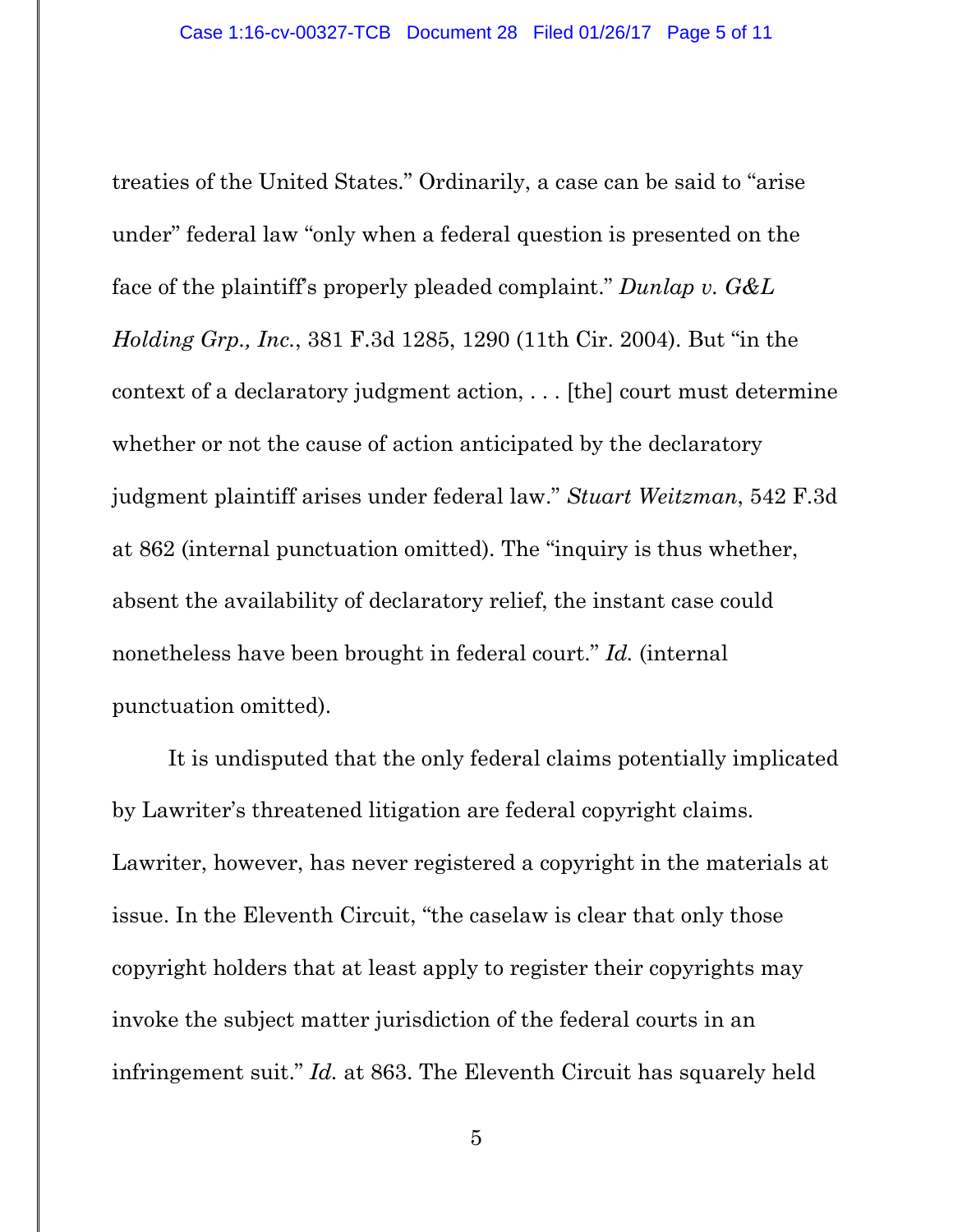that where a copyright owner "could not sustain an infringement action in federal court, . . . such a hypothetical coercive action cannot provide the district court with subject matter jurisdiction over [a] declaratory suit" filed by the would-be defendant in the coercive action. *Id.*

The fact that Lawriter continues to threaten legal action, including under the copyright laws, does not alter the effect of the Eleventh Circuit's decision in *Stuart Weitzman*. Nor is it reasonable to infer from those threats that "registration of its copyright is either already in progress or imminent," as Fastcase suggests. [25] at 4. The existence of subject-matter jurisdiction must be based on facts as they existed at the time this declaratory-judgment action was filed. *Household Bank v. JFS Grp.*, 320 F.3d 1249, 1259 (11th Cir. 2003). Jurisdiction over the instant case cannot be premised on speculation that intervening or forthcoming events might create federal-question jurisdiction where none existed at the time this lawsuit was filed.

#### **B. Diversity Jurisdiction**

Federal district courts are also vested with original jurisdiction over any civil action between citizens of different states "where the

6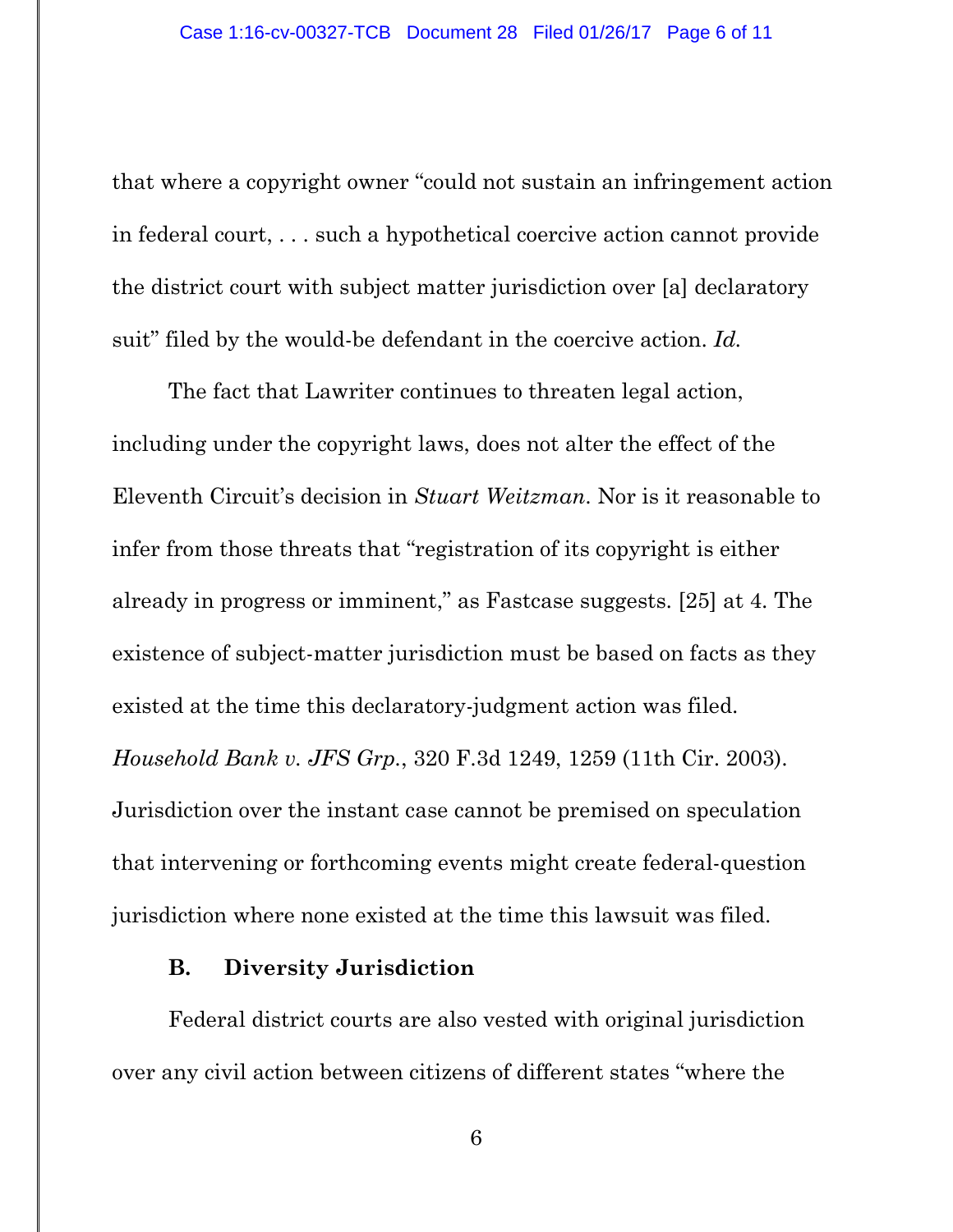matter in controversy exceeds the sum or value of \$75,000, exclusive of interests and costs . . . ." 28 U.S.C. § 1332(a). There is no dispute that the parties are completely diverse, $<sup>1</sup>$  $<sup>1</sup>$  $<sup>1</sup>$  and the jurisdictional inquiry thus</sup> focuses only on whether the amount in controversy is satisfied.

Where, as here, "a plaintiff seeks injunctive or declaratory relief, the amount in controversy is the monetary value of the object of the litigation from the plaintiff's perspective." *Cohen v. Office Depot, Inc.*, 204 F.3d 1069, 1077 (11th Cir. 2000). Stated differently, "the value of injunctive or declaratory relief for amount in controversy purposes 'is the monetary value of the object of the litigation that would flow to the plaintiff if the injunction were granted.'" *D & R Party, LLC v. Party Land, Inc.*, 406 F. Supp. 2d 1382, 1384 (N.D. Ga. 2005) (quoting *Ericsson GE Mobile Commc'ns, Inc. v. Motorola Commc'ns & Elecs.,* 

<span id="page-6-0"></span> <sup>1</sup> Fastcase, a corporation, is deemed to be a citizen of both Delaware (its state of incorporation) and Washington, D.C. (where it maintains its principal place of business). 28 U.S.C. § 1332(c); *see also* [4] at ¶ 7; [17-3] at ¶ 3. Lawriter is a limited liability company, and as such it is deemed to be a citizen of each state in which any of its members is a citizen. *Rolling Greens MHP, L.P. v. Comcast SCH Holdings, L.L.C.*, 374 F.3d 1020, 1021–22 (11th Cir. 2004). Lawriter's sole member—SSN Holdings, LLC—has two members of its own—Satish and Paresh Sheth. The Sheths are citizens of California, and so too, therefore, are SSN Holdings and Lawriter. [27] at  $\P\P$  5–7.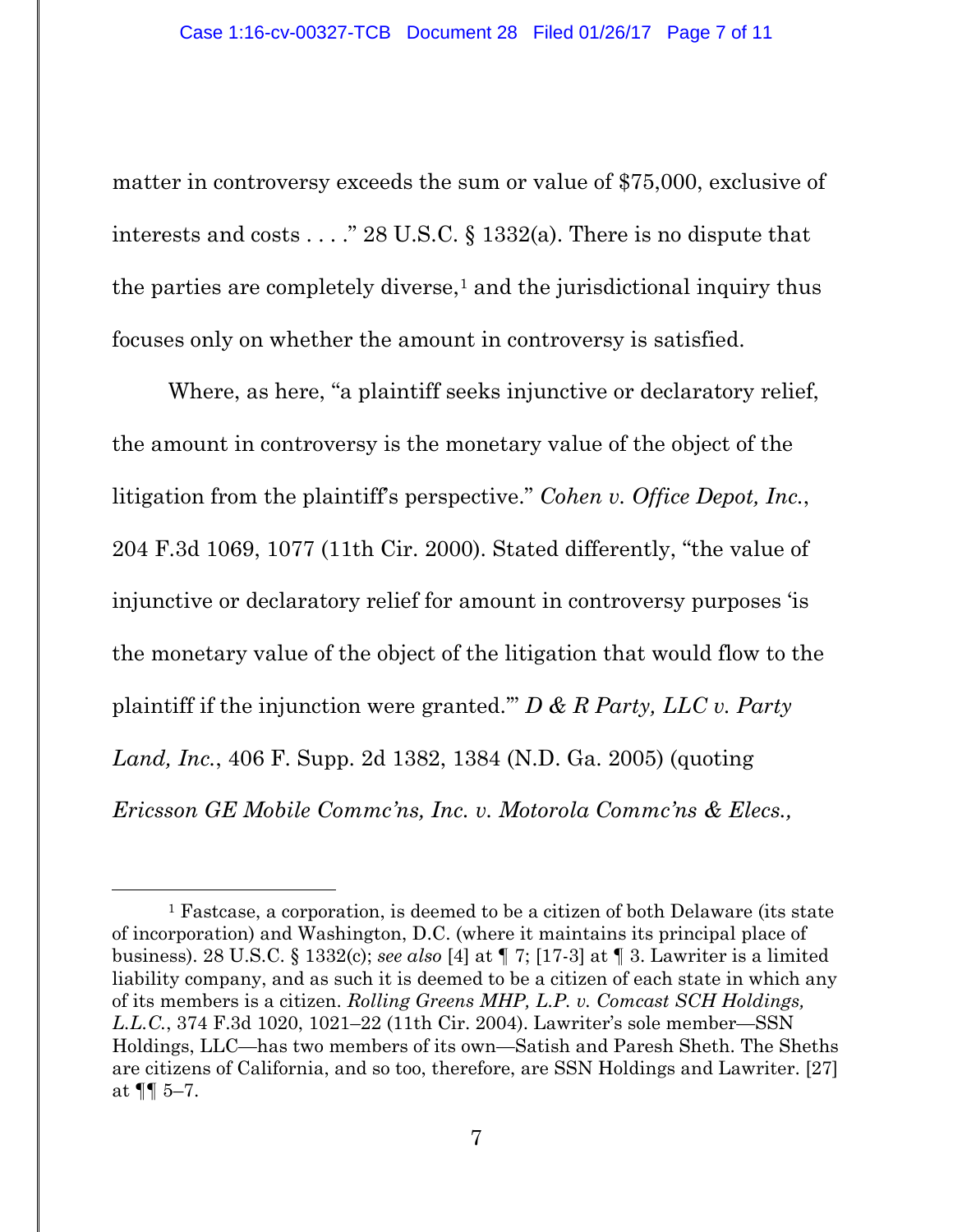*Inc.*, 120 F.3d 216, 218 (11th Cir. 1997)). Only benefits that are "sufficiently measurable and certain" may be considered; the Court may not rely on speculation or conjecture to conclude that it has jurisdiction. *Morrison v. Allstate Indem. Co.*, 228 F.3d 1255, 1268–69 (11th Cir. 2000) (internal punctuation omitted).

Ordinarily, a plaintiff's allegations regarding the amount in controversy are entitled to deference, and courts will dismiss for lack of jurisdiction only when it is shown to a "legal certainty" that the claim is really for less than the jurisdictional threshold. *St. Paul Mercury Indem. Co. v. Red Cab Co.*, 303 U.S. 283, 288–89 (1938); *Morrison*, 228 F.3d at 1268, 1272. But where a plaintiff brings a claim for declaratory judgment, "the *Red Cab Co*. 'legal certainty' test gives way, and the party seeking to invoke federal jurisdiction bears the burden of proving by a preponderance of the evidence that the claim on which it is basing jurisdiction meets the jurisdictional minimum." *Federated Mut. Ins. Co. v. McKinnon Motors, LLC*, 329 F.3d 805, 807 (11th Cir. 2013).

Fastcase attempts to carry this burden first by pointing out that it "has sold, or offered to sell, access to electronic databases including the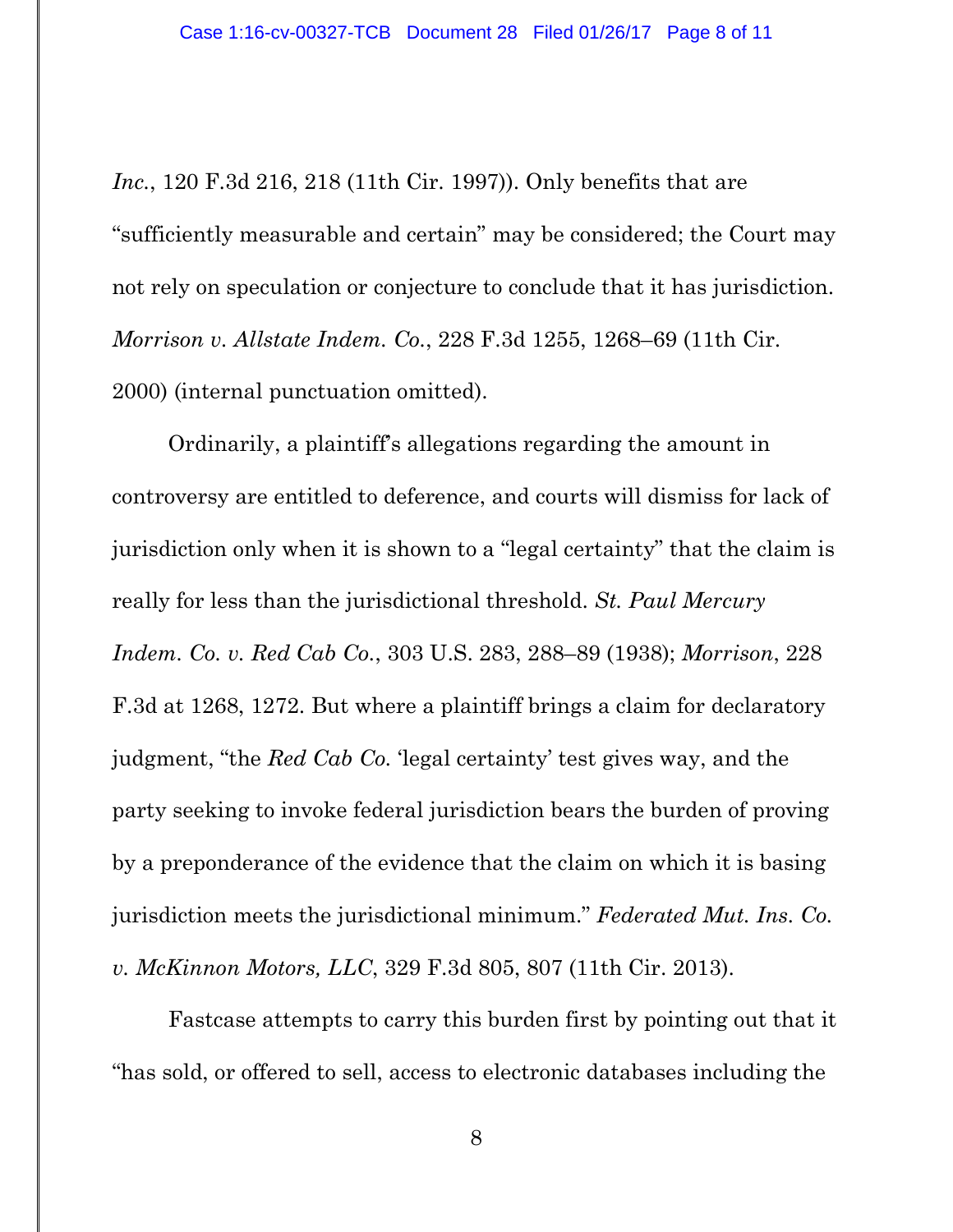Georgia Regulations with a cumulative value in excess of \$75,000." [4] at ¶ 10. But the Georgia Regulations are just one component of Fastcase's database, and that is the only component at issue in this lawsuit. Therefore, any monetary value that Fastcase stands to gain from a judicial victory must be measured not by its total subscription revenue but rather by the incremental value of including access to the Georgia Regulations in those subscriptions. *See Leonard v. Enter. Rent a Car*, 279 F.3d 967, 974 (11th Cir. 2002) (evaluating the amount in controversy, in a lawsuit challenging rental-car companies' sale of insurance to customers, by reference to the specific "amounts of the allegedly fraudulent insurance charges," not the total amounts the plaintiffs had paid to rent vehicles from the defendants). Fastcase has not even attempted to quantify the value to it of continued access to the Georgia Regulations, and allegations about its cumulative subscription revenue for the database as a whole do not carry the day.

Fastcase also asserts in its reply brief that it updates its database daily and, in light of the April 2016 update to Lawriter's terms of service, faces exposure to damages of \$20,000 per violation. [25] at 4–5.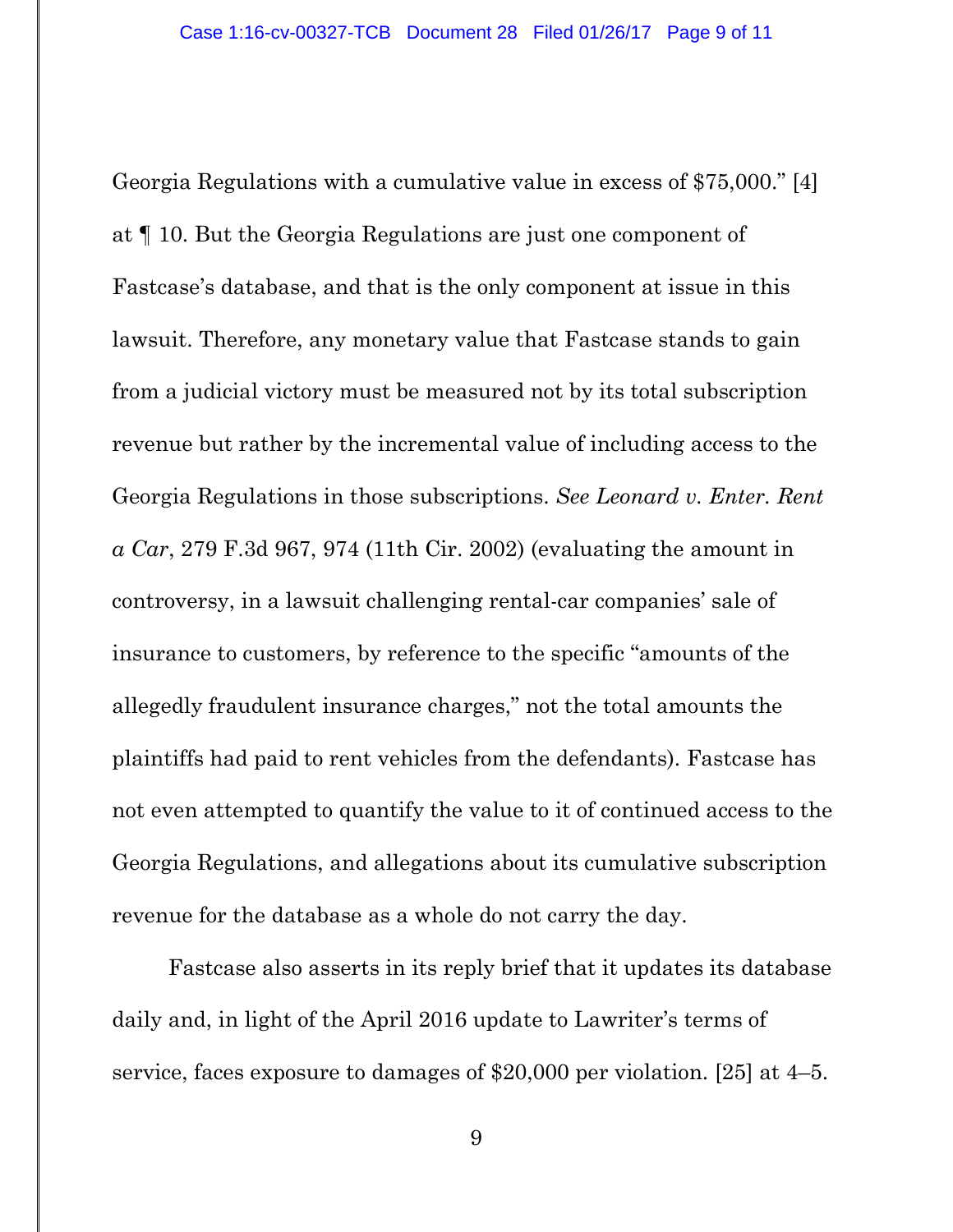But this Court must look to the amount that was in controversy as of February 2016, when Fastcase filed this lawsuit. *PTA-FLA, Inc. v. ZTE USA, Inc.*, \_\_\_ F.3d \_\_\_, 2016 WL 7240137, at \*5 (11th Cir. Dec. 15, 2016) ("[D]iversity jurisdiction is determined at the time of filing the complaint, or if the case has been removed, at the time of removal."). Moreover, neither the damages or other costs Fastcase may have to pay if its request for a declaratory judgment is denied, nor the annual value to Lawriter of its contract with the SOS, speaks to "the monetary value of the object of the litigation that would flow to [Fastcase] if the injunction were granted." *D & R Party*, 406 F. Supp. 2d at 1384; *see also Ala. Power Co. v. Calhoun Power Co.*, No. 2:12-cv-3798-WMA, 2012 WL 6755061, at \*3 (N.D. Ala. Dec. 28, 2012) ("[T]he Eleventh Circuit has held that the value of a declaratory action is judged by the value a plaintiff will receive if an injunction is granted, not if it is denied.").

"[F]ederal courts are obligated to strictly construe the statutory grant of diversity jurisdiction." *Morrison*, 228 F.3d at 1268. In this case, there is nothing before the Court that would allow it to do anything other than speculate about the monetary value of the object of this